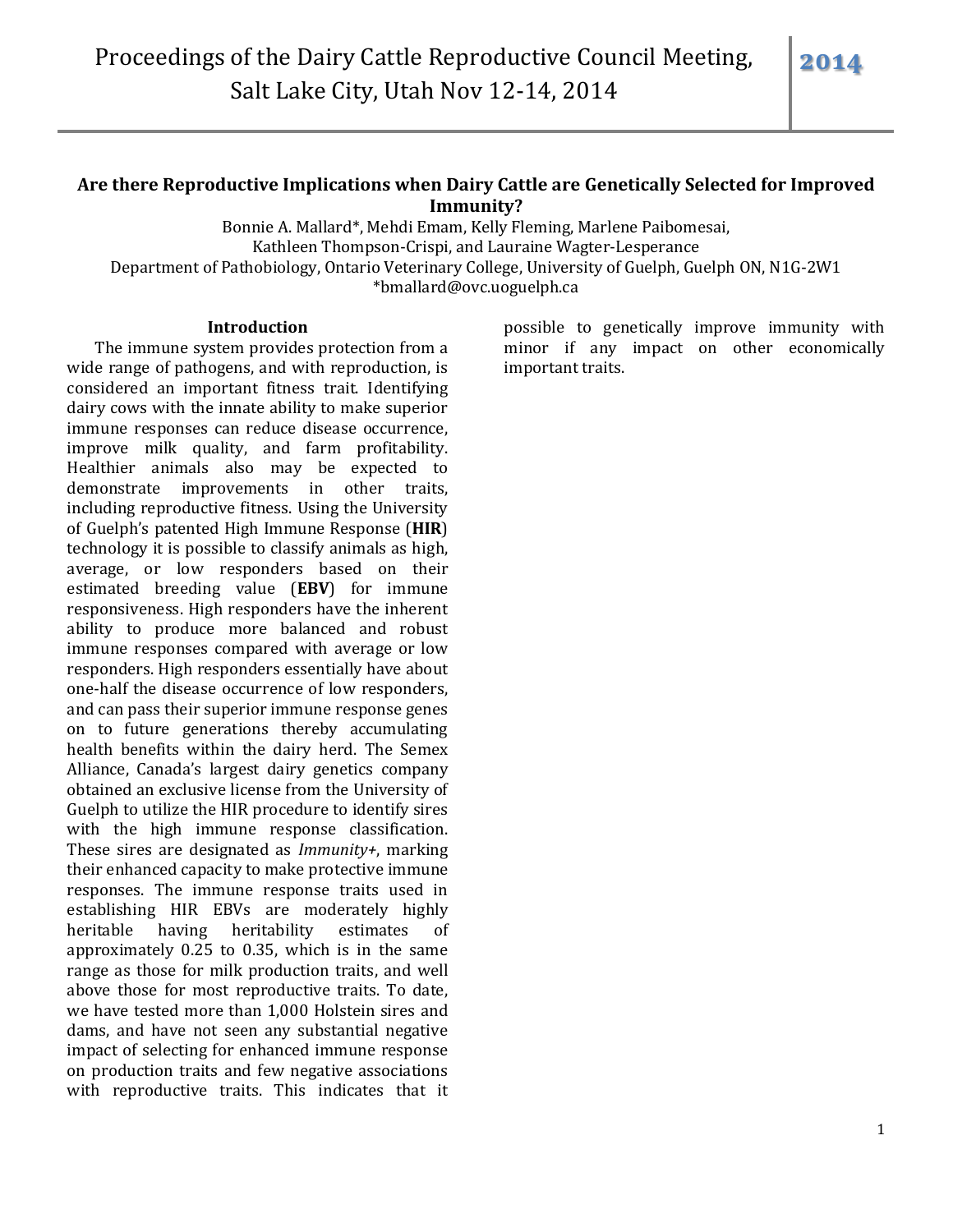## **The Immune System, Disease Occurrence and Breeding for Health**

The cost of mastitis to dairy producers in Canada is about \$200 per case, and 1 out of every 5 mammary gland quarters is infected with a mastitis-causing pathogen at any given point in time Canadian Bovine Mastitis Research Network, "What's New in the World of Mastitis Research?" [http://www.medvet.umontreal.ca/rcrmb/dynamiq](http://www.medvet.umontreal.ca/rcrmb/dynamiques/PDF_AN/Results/NewspaperWhatsNew.pdf) [ues/PDF\\_AN/Results/NewspaperWhatsNew.pdf.](http://www.medvet.umontreal.ca/rcrmb/dynamiques/PDF_AN/Results/NewspaperWhatsNew.pdf)

2009). Antibiotics may be used in treatment, but this can be problematic if the goal is to limit use of these therapeutics in order to reduce the emergence of antibiotic-resistant pathogens. Consequently, alternative approaches to manage animal health are needed. Genetic selection for enhanced disease resistance is 1 novel approach that may meet this goal. Therefore, our laboratory focuses on developing genetic and genomic (DNA sequence information), as well as epigenetic (DNA structural information) methods to improve animal health that take advantage of the animal's own inherent ability to make appropriate immune responses. Genetic approaches also can work well in combination with other preventive approaches, including vaccination, and may in fact enhance other traits, such as reproduction, feed efficiency and growth (Wilkie and Mallard 1999; Wagter et al., 2003; Mallard and Wilkie 2007).

Function of the immune system is to detect danger signals emitted from foreign pathogens and provide protection from infectious disease. In fact, this is the only body system that has the unique ability to customize protective responses depending on the nature of the pathogen and to vary that response in reaction to rapidly changing sets of diverse pathogens. These host defenses are delivered via a complex compilation of genetically regulated mechanisms. It is estimated that 2,000 to 3,000 genes control host defense in mammals (Breuer et al., 2013). Some of these genes, such as those within the major histocompatibility complex (MHC), are the most highly polymorphic in the entire mammalian genome. The MHC genes are known to play a central role but thousands of genes are required to regulate this intricate system and this can complicate genetic approaches to improve animal health. Nonetheless, by using well established quantitative genetic methods, such as those used for decades to improve animal

production traits, it is possible to identify and select individuals with enhanced immune response following exposure to a specified set of test antigens (Mallard et al., 1992). This is the basis for the HIR technology. Fortuitously, the heritability of many immune response traits is sufficiently high to allow for improvement using genetic selection (Abdel-Azim et al., 2005; Thompson-Crispi et al., 2012a). In dairy cattle, applying this approach resulted in lesser occurrence of mastitis in high-immune responders, as well as improved response to vaccination and colostrum quality (Wagter et al., 2000; Thompson-Crispi et al., 2012b; Thompson-Crispi et al., 2013). This lesser occurrence Lower disease occurrence included the incidence of both *E. coli* and *S. aureus* mastitis, as well as other causative bacteria. In general, high responders have about one-half the disease occurrence of low responders (Figure 1). Similarly, daughters of *Immunity+* sires have lower disease and higher productive indices than non-Immunity+ sires. For example, data from recent Semex sire proofs showed Immunity+ sires had a production index score of 186 points greater than non-Immunity+ bulls. They also demonstrated net merit scores that were \$165 greater than non-Immunity+. (These data are courtesy of Mr. Jay Shannon, Sire Analyst, Semex Alliance).

## **High Immune Response, Milk Production, and Colostrum Quality**

Multiple studies over many years have shown that breeding for enhanced disease resistance based on breeding values of immune response does not negatively affect production traits, and indeed may improve overall herd life, as well as certain reproductive traits. In a Canada-wide study, no differences were detected in 305-day milk yield, protein yield, fat yield, or overall lifetime profitability in HIR cows compared with low or average responder cows. It is also worth noting that when relative immune response breeding values of sires were estimated from this study, beneficial associations were noted between immune response and herd life and some reproductive traits, as well as between high cell-mediated immune response and milk yield (Thompson-Crispi et al., 2012a), suggesting these traits may improve by breeding for enhanced immune response.

Of substantial relevance to animal health is the fact that high immune responders produce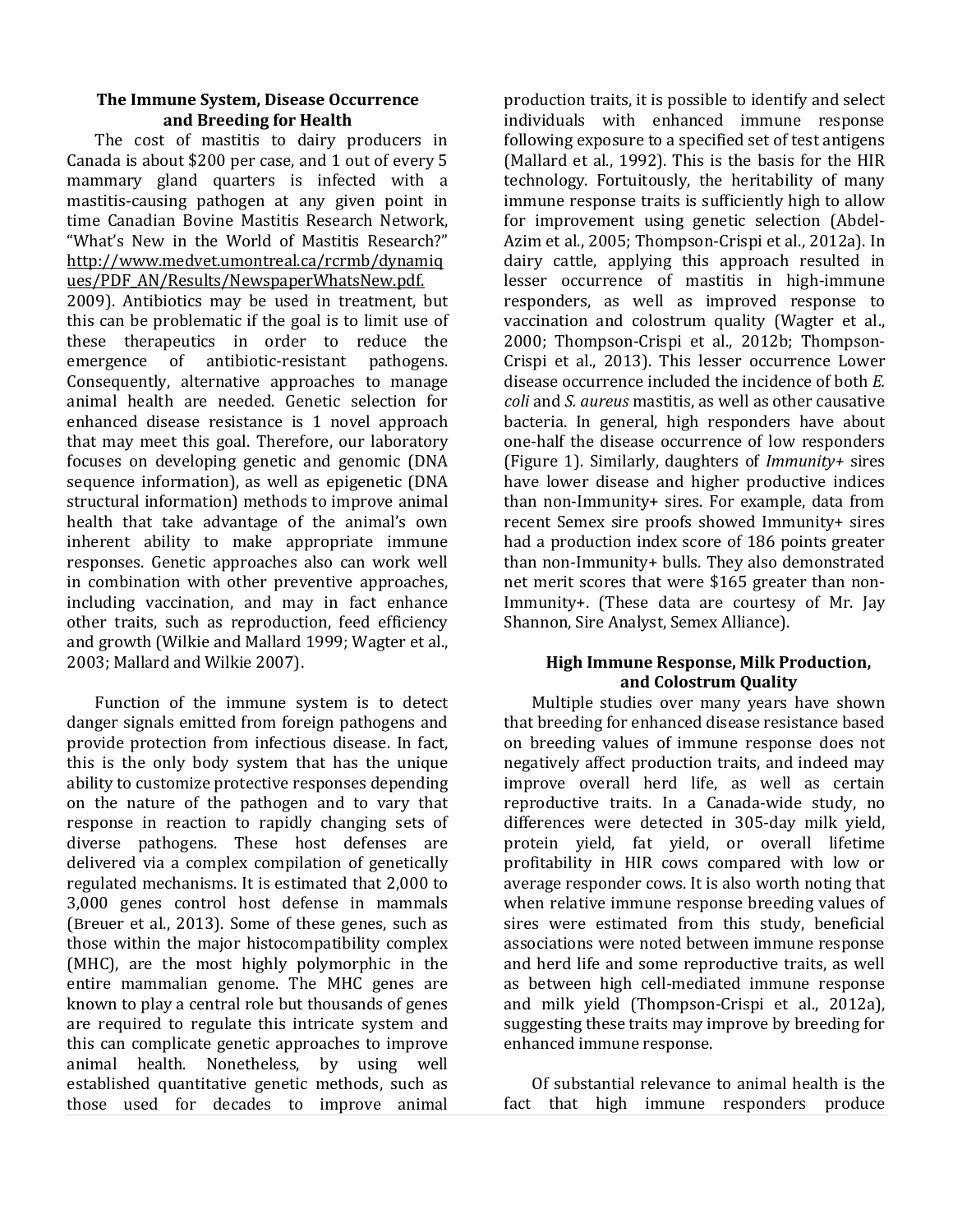colostrum of enhanced quality. Initial experiments showed that colostrum from high responders contains more specific antibodies to test antigen compared with average and low responders (Wagter et al., 2000; Figure 1). This finding was recently substantiated in experiments showing that antibody to a test antigen in blood was positively and significantly correlated with antibody in colostrum or milk during early (calving to 5 days postpartum) and late lactation (around 280 days in milk on average). It is worth noting the positive and significant correlation detected between antibody in colostrum of the mother and in the blood of their calves 2 days after administration of colostrum (Wagter et al., 2012). Wagter et al. (2000) also reported that cows with high antibody responses to a test antigen responded better to a J5 mastitis vaccine (O111:B4). In addition, it recently has been shown that cows classified as high antibodymediated immune responders have greater concentrations of total immunoglobulin (IgG) and β-lactoglobulin in colostrum compared with average and low responders (Fleming, 2014; Figure 1). It is well known that molecules such as IgG, and β-lactoglobulin exert anti-microbial activities against mastitis-causing pathogens (Butler 1983; Chaneton et al., 2011). This The anti-microbial activity of molecules such as IgG, lactoferrin and beta-lactoglobulin may explain, at least in part, the lower incidence of mastitis in high immune responders and may provide a platform for future research into the plethora of immunologicallyactive components in colostrum from high immune responding cattle.

## **Effects of Breeding for Immune Response on Reproductive Traits**

Noteworthy is that high immune response animals show no substantial difference in production traits such as yield of milk, milk fat, or milk protein (Wagter et al., 2003; Thompson-Crispi et al., 2012a), but correlations of the antibodymediated immune response and reproductive traits showed a negative correlation with calving ease  $(-0.19)$ . On the other hand, beneficial correlations between the antibody-mediated immune response and 56-day non-return rate (0.16), numbers of services to conception (0.20) and first service to conception (0.18) were noted (Thompson-Crispi et al., 2012a). In addition, a positive beneficial association exists between cell-mediated immune responses and gestation length (0.17; ThompsonCrispi et al., 2012a). More important, daughters of Immunity+ sires have beneficial correlations with pregnancy rate and calving ease compared with non-Immunity+ sires (Table 1). As a result, dairy producers can selectively breed for improved immune response using the HIR technology without necessarily reducing genetic gain in other important traits, such as pregnancy rate and calving ease. It is important to keep in mind that in order to obtain maximal health benefits that both antibodyand cell-mediated immune responses should be included and kept in balance when selecting for enhanced disease resistance (Mallard et al., 1992; Thompson-Crispi et al., 2012a; Edwards, 2014).

# **Epigenetic Aspects of Immune Regulation**

Epigenetic effects include alterations to DNA, such as DNA methylation or histone modifications, and changes to DNA expression that occur through micro RNA that activate or repress target genes (Frésard et al., 2013). For example, decreases in DNA methylation at gene regulatory regions, such as promoters, are associated with activation of that gene. Therefore, the epigenome can explain differences between individuals that are not accounted for by genetic variation, even though recent estimates of the epigenetic effects on heritability seems to be relatively small (Gudex et al., 2014). Epigenetic marks in mammals can influence subsequent generations through the formation of epimutations, which circumvent the epigenome erasure that occurs during early development. These epimutations are passed to the next generation and can effect phenotype of offspring, most of this evidence of transgenerational epigenetics have been determined in mice. Although some epigenetic features are permanent, such as those involved in lymphocyte receptor gene expression; environmental factors, such as stress, maternal nutrition, and various hormones can influence particular epigenetic modifications. Consequently, individual phenotypes can be rapidly altered, including effects on future generations of offspring (Skinner, 2011). A key example of this type of epigenetic influence is the Dutch famine at the end of World War II that left many pregnant women without adequate nutrition throughout pregnancy. This was associated with chronic disease later in life for infants born to those under nourished mothers (Veenendaal et al., 2013) demonstrating that early life experiences, both *in utero* and postnatally, can have significant effects on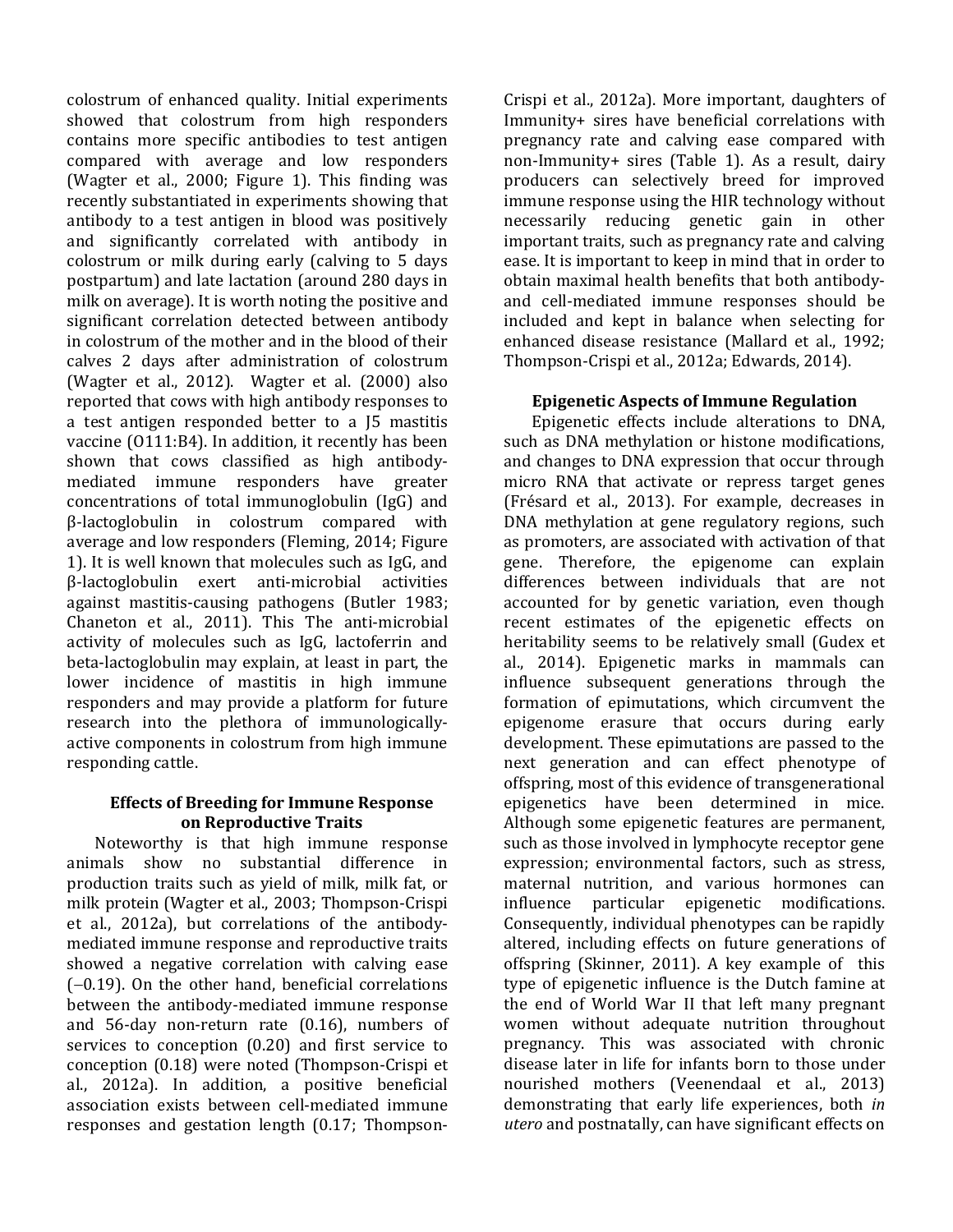adult phenotypes. In the dairy cow the maternal environment, is influenced by body condition score, and nutritional status during gestation, and are associated with decreased survival to second lactation, decreased milk yield and increased somatic cell count of the progeny (Banos et al., 2007).

Mounting research to date demonstrates environmental effects on the epigenome, but relatively few studies have been conducted in cattle, particularly as they relate to immune regulation. To help regulate immune responses, cytokines which are the "hormones" of the immune system, are required to direct an appropriate immune response to a specific pathogen. Our group previously has shown that DNA methylation patterns correlate with bovine interleukin-4 and interferon-gamma cytokine production and that treatments such as application of the corticosteroid, dexamethasone, can alter methylation status (Paibomesai et al., 2013). Most recently, we have been examining the association of DNA methylation in high antibody vs. high cell-mediated immune responder dairy cows and shown differences in DNA methylation at cytokine gene control regions between these 2 phenotypes. Those individuals that produced more interferon-gamma when stimulated with a general stimulus had significantly less DNA methylation at regulatory regions of the interferon-gamma locus before and after stimulation. These data indicate that those cattle with heightened cell-mediated immune responses were epigenetically predisposed to produce more cytokine compared with the high antibody responder cows (Paibomesai et al., al., 2014).

## **Genomic Profiles of Immune Response**

The rapidly emerging application of genomics in dairy cattle breeding has brought advancement in genetic accuracy and improvement in production traits. Many novel applications for improving fitness traits using genomic information, however, still need to be explored. Our goal is to identify genomic profiles associated with enhanced immune responsiveness in order to improve dairy health. The Illumina SNP 50K bovine BeadChip currently .has been utilized to evaluate differences in cows with high or low antibody-mediated and cellmediated immune responses. In one study, 186 genetic markers that are part of 11 genetic

pathways were shown to differ between the low and high groups of cows based on antibody responses, and 21 genetic markers were associated with cellular responses (Thompson-Crispi et al., 2014). Genetic pathways included those within the bovine MHC, an important immune response gene cluster. Results of this work also were validated in the *Immunity+* sires and make it possible to estimate genomic breeding values for immune response to improve health in subsequent generations. We currently are working to establish a large reference population of Holstein sires and dams with immune response phenotypes and genotypes. This is part of a larger Canada-wide 10,000 cow project that aims to obtain genomic information on various traits including milk spectral data, feed efficiency, health, and more. If successful, it may be possible in the future to identify high- or low-immune responders from a simple DNA sample.

#### **Conclusions**

The dairy industry continues to increase its focus on health traits (Koeck et al., 2012; Parker Gaddis et al., 2014). In Canada and elsewhere this focus includes distribution of sire proofs to improve mastitis based on physical udder characteristics and somatic cell score. Recently, information on clinical mastitis in Canada has been added to the sire proof (Miglior et al., 2014). These indicators focus, however, mostly on mastitis. The goal of our research and the HIR test is to enhance broad-based disease resistance by improving both antibody- and cell-mediated immune responses. In keeping with this objective, high immune responding cows have improved resistance to a number of diseases including mastitis, metritis, pneumonia, and Johne's disease. These cows also produce colostrum with greater specific antibody, total immunoglobulin, and beta lactoglobulin. In addition, daughters of Immunity+ sires have improved pregnancy rates and daughter calving ease. No adverse associations with production traits have been noted, thus, demonstrating that it is possible to improve genetically animal health without compromising other economically important traits.

#### **Acknowledgments**

Contributions from all current and previous staff and students in the Mallard laboratory are gratefully acknowledged. Funding from NSERC,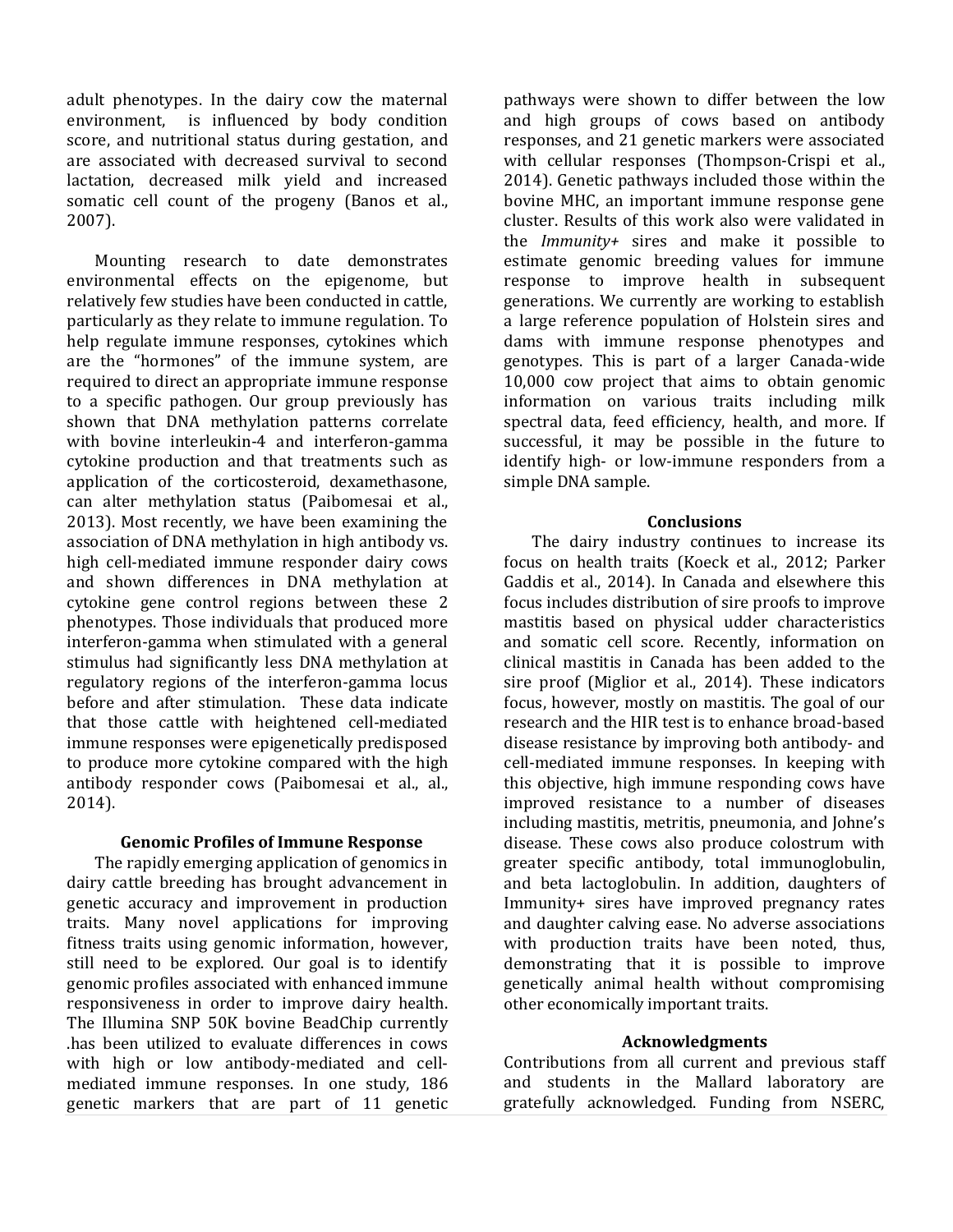OMAFRA, DairyGen and Semex are highly appreciated.

## **Literature Cited**

- Abdel-Azim, G. A., A. E. Freeman, M. E. Kehrli, Jr., S. C. Kelm, J. L. Burton, A. L. Kuck, and S. Schnell. 2005. Genetic basis and risk factors for infectious and noninfectious diseases in US Holsteins. I. Estimation of genetic parameters for single diseases and general health. J. Dairy Sci. 88:1199-1207.
- Butler, J. E. 1983. Bovine immunoglobulins: An augmented review. Vet. Immunol. Immunopathol. 4:43-152.
- [Breuer, K.,](http://www.ncbi.nlm.nih.gov/pubmed?term=Breuer%20K%5BAuthor%5D&cauthor=true&cauthor_uid=23180781) A. K[. Foroushani, M](http://www.ncbi.nlm.nih.gov/pubmed?term=Foroushani%20AK%5BAuthor%5D&cauthor=true&cauthor_uid=23180781). R. [Laird,](http://www.ncbi.nlm.nih.gov/pubmed?term=Laird%20MR%5BAuthor%5D&cauthor=true&cauthor_uid=23180781) C. [Chen, A.,](http://www.ncbi.nlm.nih.gov/pubmed?term=Chen%20C%5BAuthor%5D&cauthor=true&cauthor_uid=23180781) [Sribnaia, R](http://www.ncbi.nlm.nih.gov/pubmed?term=Sribnaia%20A%5BAuthor%5D&cauthor=true&cauthor_uid=23180781). [Lo, G](http://www.ncbi.nlm.nih.gov/pubmed?term=Lo%20R%5BAuthor%5D&cauthor=true&cauthor_uid=23180781). L[. Winsor,](http://www.ncbi.nlm.nih.gov/pubmed?term=Winsor%20GL%5BAuthor%5D&cauthor=true&cauthor_uid=23180781) R. E. [Hancock, F](http://www.ncbi.nlm.nih.gov/pubmed?term=Hancock%20RE%5BAuthor%5D&cauthor=true&cauthor_uid=23180781). S. [Brinkman,](http://www.ncbi.nlm.nih.gov/pubmed?term=Brinkman%20FS%5BAuthor%5D&cauthor=true&cauthor_uid=23180781) and D. J[. Lynn.](http://www.ncbi.nlm.nih.gov/pubmed?term=Lynn%20DJ%5BAuthor%5D&cauthor=true&cauthor_uid=23180781) 2013. InnateDB: systems biology of innate immunity and beyond. Nucleic Acid Res. 41:D1228-1233.
- Chaneton, L., J. Pérez Sáez, and L. Bussmann. 2011. Anti-microbial activity of bovine β-lactoglobulin against mastitis-causing bacteria. J. Dairy Sci. 94:138-145.
- Edwards, E. 2014. Preliminary investigation into mastitis rates as a predictor for bovine tuberculosis susceptibility and the possibility of implementation of high immune response dairy cows. Dissertation BSc (honors) in Agric. Royal Agric. Univ., Cirencester, UK.
- Fleming, K. 2014. Bioactive components in colostrum and milk of dairy cattle classified as high, average and low immune responders. MSc thesis. Dept. Pathobiology, Univ. Guelph.
- Frésard, L., M. Morisson, J. M. Brun, A. Collin, B. Pain, F. Minvielle, and F. Pitel. 2013. Epigenetics and phenotypic variability: some interesting insights from birds. Genet. Sel. Evol. 45:1-15
- Gudex, B., D Johnson, and K. Singh. 2014. Prenatal maternal and possible transgenerational epigenetic effects on Milk Production. PLoS ONE. 9: e98928.
- Koeck A, F. Miglior, D. F. Kelton, F. S. Schenkel. 2012. Health recording in Canadian Holsteins: data and genetic parameters. J. Dairy Sci.; 95:4099- 4108.
- Mallard, B. A., and B.N. Wilkie. 2007. Phenotypic, genetic and epigenetic variation of immune response and disease resistance traits of pigs. Adv. Pork Prod. 18:139-146.
- Mallard, B. A, B. N. Wilkie, B. W. Kennedy and M. Quinton. 1992. Use of estimated breeding values in a selection index to breed Yorkshire pigs for

high and low immune and innate resistance factors. Anim. Biotech. 3:257-280.

- Miglior, F., A. Koeck, J. Jamrozik, F. S. Schenkel, D. F. Kelton, G. J. Kistemaker, and B. J. Van Doormaal. 2014. Index for mastitis resistance and use of BHBA for evaluation of health traits in Canadian Holsteins. Interbull Bull. No. 48. Berlin, Germany, Assessed May 20-21, 2014. [https://journal.interbull.org/index.php/ib/artic](https://journal.interbull.org/index.php/ib/article/view/1349/1420) [le/view/1349/1420.](https://journal.interbull.org/index.php/ib/article/view/1349/1420)
- Paibomesai, M. A., and B. A. Mallard. 2014. Epigenetic differences in IFN and IL4 promoter regions of dairy cows identified with Type 1 and Type 2 immune response bias. Proc. 10<sup>th</sup> World Cong. Genet. Appl. Livest. Prod. August 17-22. Vancouver, B.C. (Abstr. 540).
- Paibomesai, M. A., B. Hussey, M. Nino-Soto, and B. A. Mallard. 2013. Effects of parturition and dexamethasone on DNA methylation patterns of IFN-γ and IL-4 promoters in CD4+ Tlymphocytes of Holstein dairy cows. Can. J. Vet. Res. 77:54-62.
- Parker Gaddis, K. L, J. B. Cole, J.S. Clay, and C. Maltecca. 2014. Genomic selection for producerrecorded health event data in US dairy cattle. J. Dairy Sci. 97: 3190-3199.
- Skinner, M. K. 2011. Environmental epigenetics transgenerational inheritance and somatic epigenetic mitotic stability. Epigenetics 6:838- 842.
- Thompson-Crispi K. A., B. Hine, M. Quinton, F. Miglior, B. A. Mallard. 2012b. [Short](http://www.ncbi.nlm.nih.gov/pubmed/22720943)  [communication: Association of disease](http://www.ncbi.nlm.nih.gov/pubmed/22720943)  [incidence and adaptive immune response in](http://www.ncbi.nlm.nih.gov/pubmed/22720943)  [Holstein dairy cows.](http://www.ncbi.nlm.nih.gov/pubmed/22720943) J. Dairy Sci. 95:3888-3893.
- Thompson-Crispi K. A, F. Miglior, and B. A. Mallard. 2013. Incidence rates of clinical mastitis among Canadian Holsteins classified as high, average and low immune responders. Clin. Vaccine Immunol. 20:106-112.
- Thompson-Crispi K. A., M. Sargolzaei, R. Ventura, M. Abo-Ismail, F. Miglior, F. Schenkel, B. A. Mallard. 2014. A genome-wide association study of immune response traits in Canadian Holstein cattle. BMC Genomics 15:559-569.
- Thompson-Crispi K. A., A. Sewalem, F. Miglior F, B. A. Mallard. 2012a. [Genetic parameters of](http://www.ncbi.nlm.nih.gov/pubmed/22192219)  [adaptive immune response traits in Canadian](http://www.ncbi.nlm.nih.gov/pubmed/22192219)  [Holsteins.](http://www.ncbi.nlm.nih.gov/pubmed/22192219) J. Dairy Sci. 95:401-409.
- Veenendaal, M. V., R. C. Painter, S. R. de Rooij, P. M. Bossuyt, J. A. van der Post, P. D. Gluckman, M. A. Hanson, and T.J. Roseboom. 2013. Trans-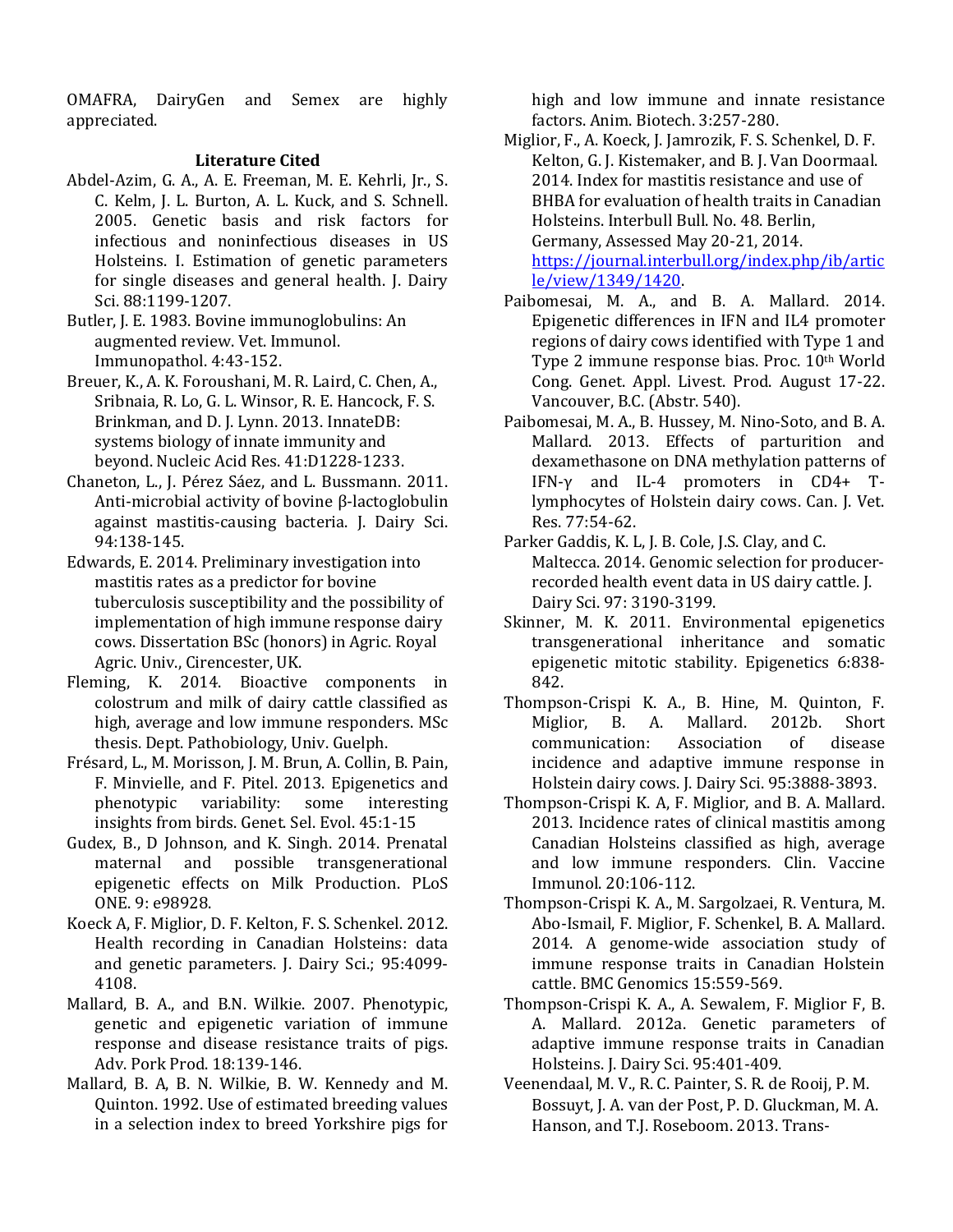generational effects of prenatal exposure to the 1944-45 Dutch famine. BJOG. 120:548–553.

- Wagter, L. C., B. A. Mallard, B. N. Wilkie, K. E. Leslie, P. J. Boettcher, and J. C. Dekkers. 2000. A quantitative approach to classifying Holstein cows based on antibody responsiveness and its relationship to peripartum mastitis occurrence. J. Dairy Sci. 83:488-498.
- Wagter L.C., B. A. Mallard, B. N. Wilkie, K. E. Leslie, P. J. Boettcher, and J. C. Dekkers. 2003. [The](http://www.ncbi.nlm.nih.gov/pubmed/12613862)  [relationship between milk production and](http://www.ncbi.nlm.nih.gov/pubmed/12613862)  [antibody response to ovalbumin during the](http://www.ncbi.nlm.nih.gov/pubmed/12613862)  [peripartum period.](http://www.ncbi.nlm.nih.gov/pubmed/12613862) J. Dairy Sci. 86:169-73.
- Wagter, L. C., L. Cain, S. Cartwright, and B. A. Mallard. 2012. Feasibility of transferring High Immune Response (HIR) technology to the marketplace to improve the health and food quality of Canadian Dairy cattle. Proc. Graduate Student Research Symposium, Ontario Vet. College, Univ. Guelph. November 2012, p. 18 (Abstr.).
- Wilkie, B. N., and B.A. Mallard. 1999. Genetic effects on vaccination. Academic Press. Adv. Vet. Med. 41:39-51.